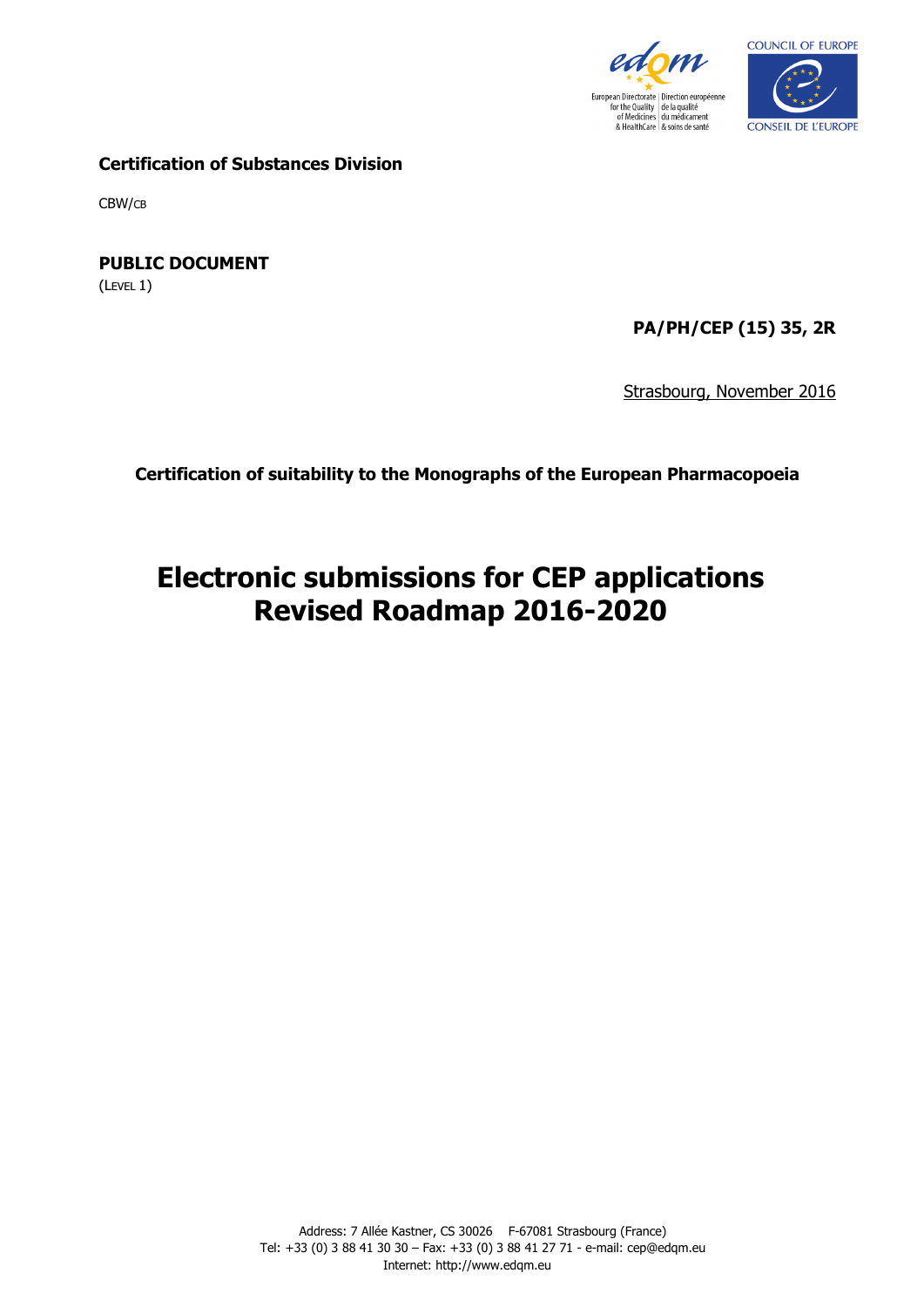## **1. Introduction**

The EDQM is the organisation responsible for the procedure of Certification of Suitability to the monographs of the European Pharmacopoeia (CEP), and therefore receives dossiers describing the manufacture and quality control of substances for pharmaceutical use.

The EDQM has been encouraging the submission of applications in electronic format since 2007 and has provided regularly updated guidance for preparing and submitting eSubmissions (EDQM Guidance for electronic and paper submissions for Certificates of Suitability applications, PA/PH/CEP (09) 108).

This eSubmission Roadmap aims at developing and improving the current processes for submission of electronic data related to CEP applications. The main goals are to have:

- Efficient and secure electronic handling of data related to CEP applications (submission, reception, validation, processing)
- Fully electronic processing without paper or any physical media
- Automation of data transfer and storage
- Alignment with practice in place in regulatory agencies for eSubmission of marketing authorisation applications.

The Roadmap has been revised to align with the European procedures.

### **2. Current situation**

Procedures for the electronic submission of CEP applications have been in place since 2007. The number of eSubmissions has increased regularly, however paper applications, which are still accepted currently, represent about 10% of applications received.

With regards electronic formats, the EDQM has so far accepted several kinds of formats, pdf, Nee $S<sup>1</sup>$  $S<sup>1</sup>$  $S<sup>1</sup>$ and eCTD, as described in the last version of the respective EDQM guideline. The majority of applications received are in pdf, which is the most basic electronic format. eCTD represent less than 20% of the formats received, regardless of the kind of submission (new application or revision).

The EDQM has decided to use the CESP (Common Electronic Submission Platform) as the preferred way to receive eSubmissions. However, currently the Dropbox remains the transfer system most used by applicants.

#### **3. Goals**

This section describes the objectives to reach within the next years.

<span id="page-1-0"></span>l <sup>1</sup> Non-eCTD electronic Submission (NeeS)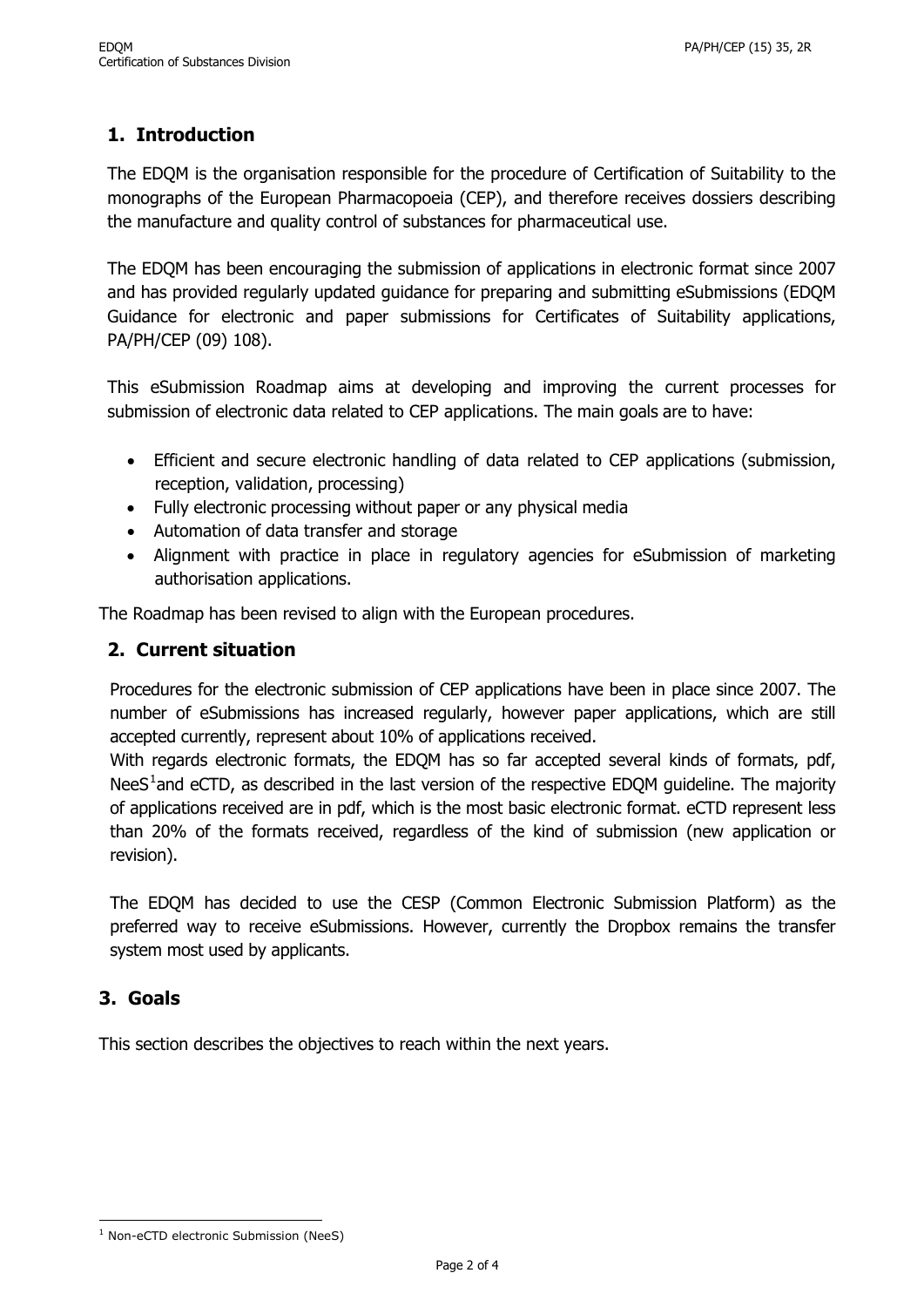| <b>Topic</b>                   | <b>Objectives</b>                                                                                                                                                                                                                          |
|--------------------------------|--------------------------------------------------------------------------------------------------------------------------------------------------------------------------------------------------------------------------------------------|
| Submission format              | Single format for submission of data: eCTD (except for TSE<br>only submissions and for submissions for substances for<br>veterinary use only <sup>2</sup> ).<br>For TSE only submissions, PDF continues to be standard<br>format accepted. |
| Submission media and           | Single and secure entry point for eSubmission of data: CESP,                                                                                                                                                                               |
| mechanisms                     | or alternatively an EDQM dedicated portal                                                                                                                                                                                                  |
| Application form               | Implement eApplication form/upload of electronic information<br>from Application form                                                                                                                                                      |
| Content                        | Consistent information, aligned with eCTD specification                                                                                                                                                                                    |
| Receipt and validation of data | Automation of data transfer and storage, reduction of manual<br>handling and checks                                                                                                                                                        |
| Use by assessors               | Full use of review tool for all kinds of applications                                                                                                                                                                                      |

### **4. Actions and Timetable**

l

This section describes the detailed actions and estimated timeframes for completion of these actions in order to achieve the objectives described above and which have an impact on the preparation of the submissions by applicants.

| <b>Topic</b>                        | <b>Timeframe</b>       | <b>Actions</b>                                                                                                                                                                                                                                                                                                                    |
|-------------------------------------|------------------------|-----------------------------------------------------------------------------------------------------------------------------------------------------------------------------------------------------------------------------------------------------------------------------------------------------------------------------------|
| Submission<br>format and<br>content | June 2016              | No further acceptance of paper submissions for any kind<br>of application (including TSE only submissions)                                                                                                                                                                                                                        |
|                                     | <b>January</b><br>2018 | Require eCTD submissions for new applications (except<br>for TSE only submissions and for submissions for<br>substances for veterinary use only <sup>3</sup> ).<br>For TSE only submissions PDF continues to be standard<br>format accepted.                                                                                      |
|                                     | January<br>2018        | Stop accepting PDF submissions for revisions and<br>renewals. Therefore, all such submissions need to be in<br>NeeS or eCTD format (except for TSE only submissions<br>and for submissions for substances for veterinary use<br>only <sup>3</sup> ).<br>For TSE only submissions PDF continues to be standard<br>format accepted. |

<span id="page-2-0"></span> $^2$  For submissions for substances for veterinary use only, VNeeS (Veterinary Non-eCTD electronic Submission) is accepted.

<span id="page-2-1"></span><sup>&</sup>lt;sup>3</sup> For submissions for substances for veterinary use only, VNeeS (Veterinary Non-eCTD electronic Submission) is accepted.